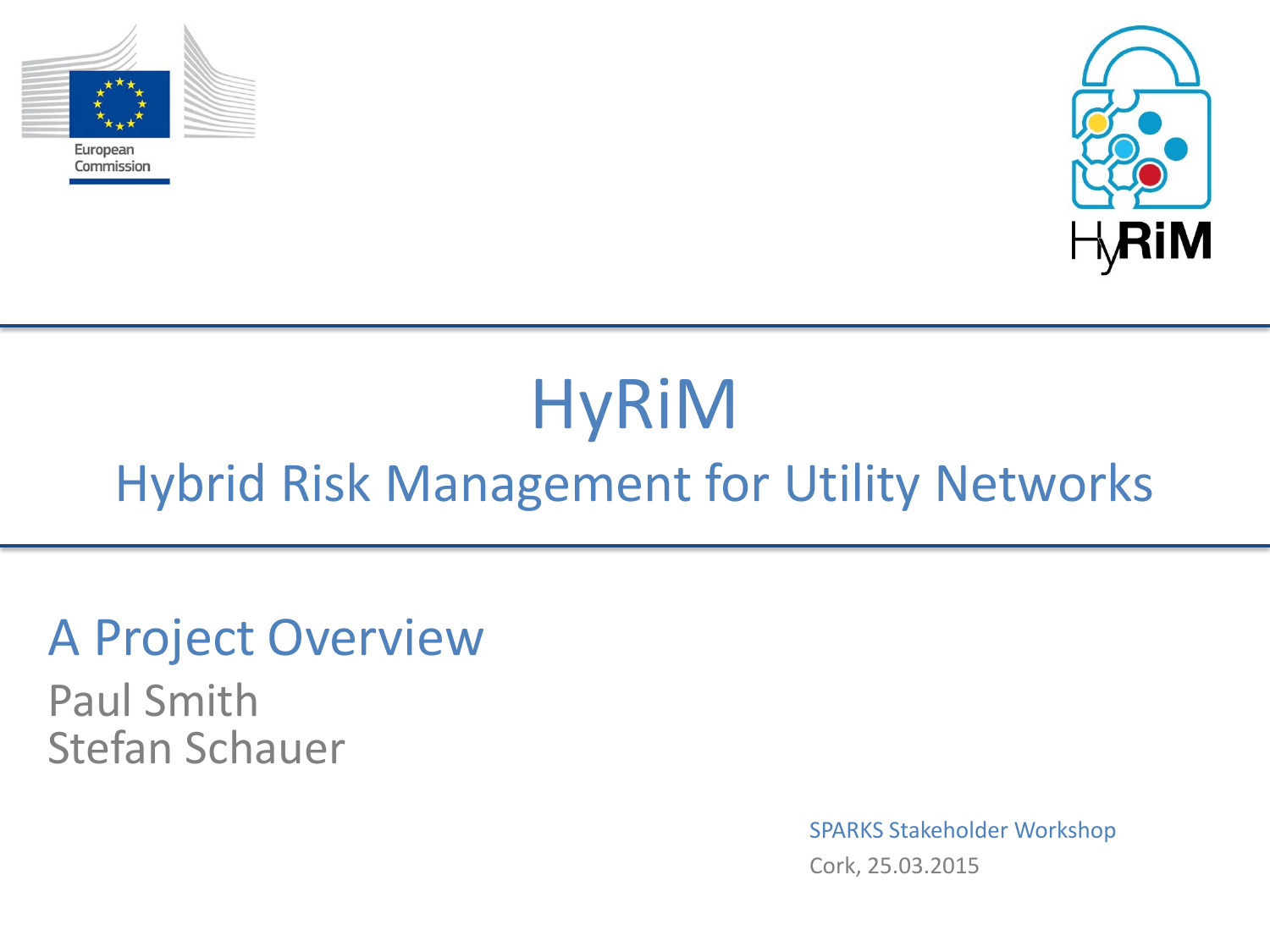



This project is supported by the European Commission through the FP7-SEC-2013-1 Grant Agreement Number: 608090

dd.mm.yyyy

Presentation and Place/Conference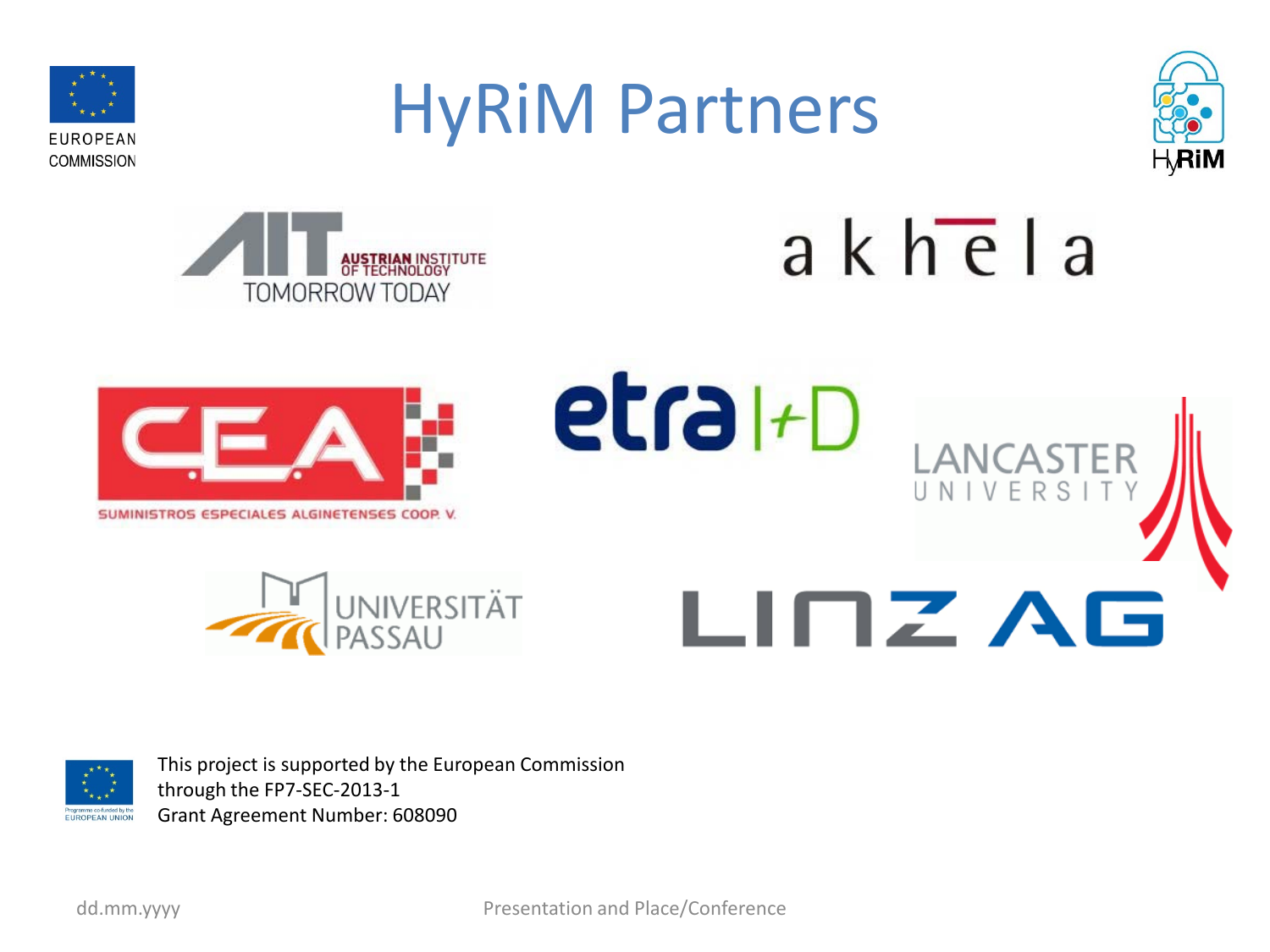





- Increasing interdependencies between various kinds of utility network infrastructures arise
	- Utilities and their control networks (SCADA systems) are interlinked with national and international partners
	- Introduces new potential threats and attack scenarios
- Attacks can have cascading effects within a utility provider (e.g. between the control and utility network) or on other utilities



Source: Department of Homeland Security, National Infrastructure Protection Plan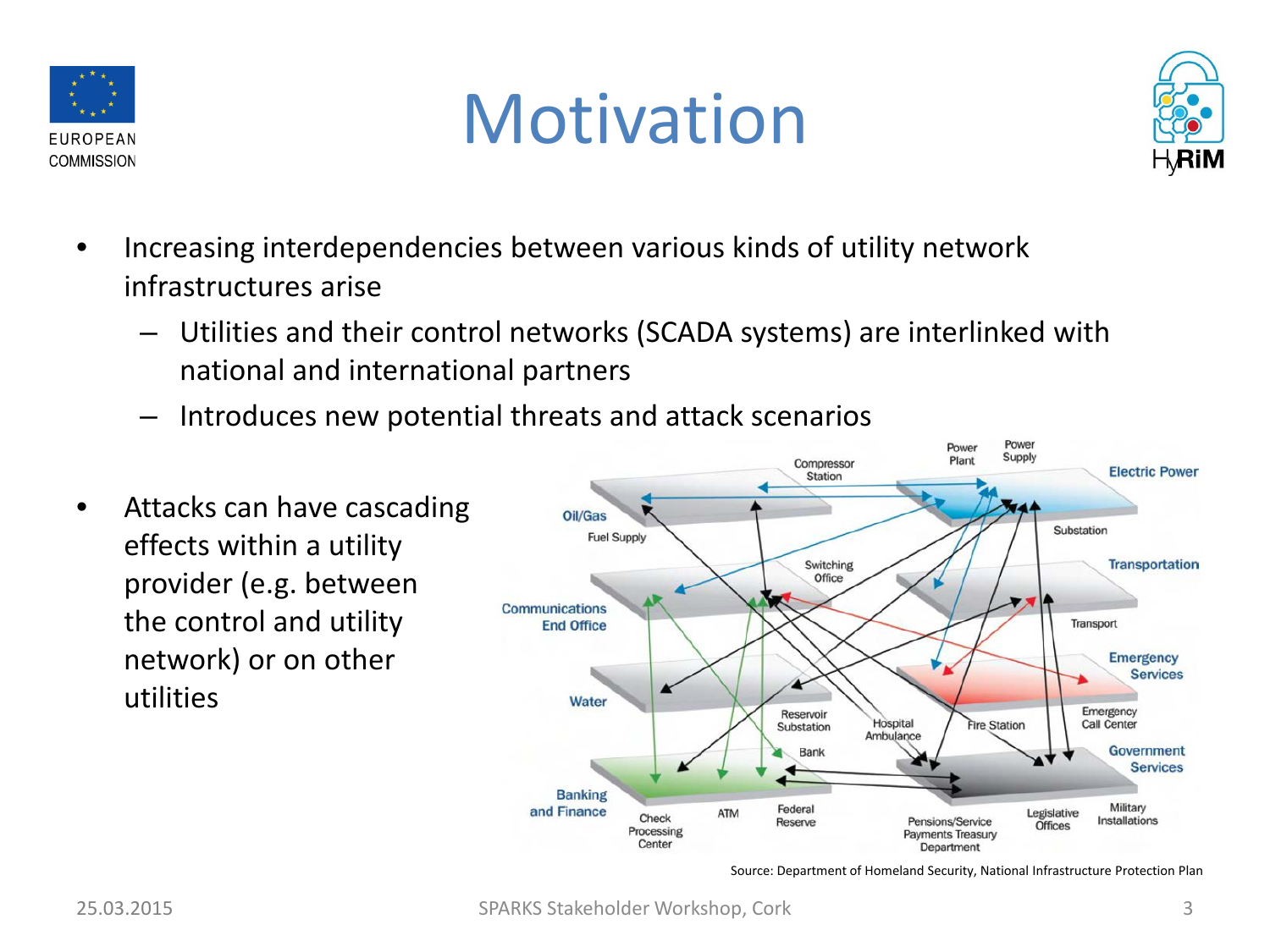

## Project Idea



- HYRIM will focus on the interconnection points between control networks and individual utility networks
	- Providing a quantitative approach to support decision makers
	- Assessing the potential threats and their cascading effects
- In this connection Hybrid Risk Metrics refer to risk metrics spanning over control and utility networks
- Main objectives of the project:
	- develop and evaluate 'Hybrid Risk Metrics'
	- assess and categorize security risks in interconnected utility infrastructure networks
	- provide foundations for novel protection and prevention mechanisms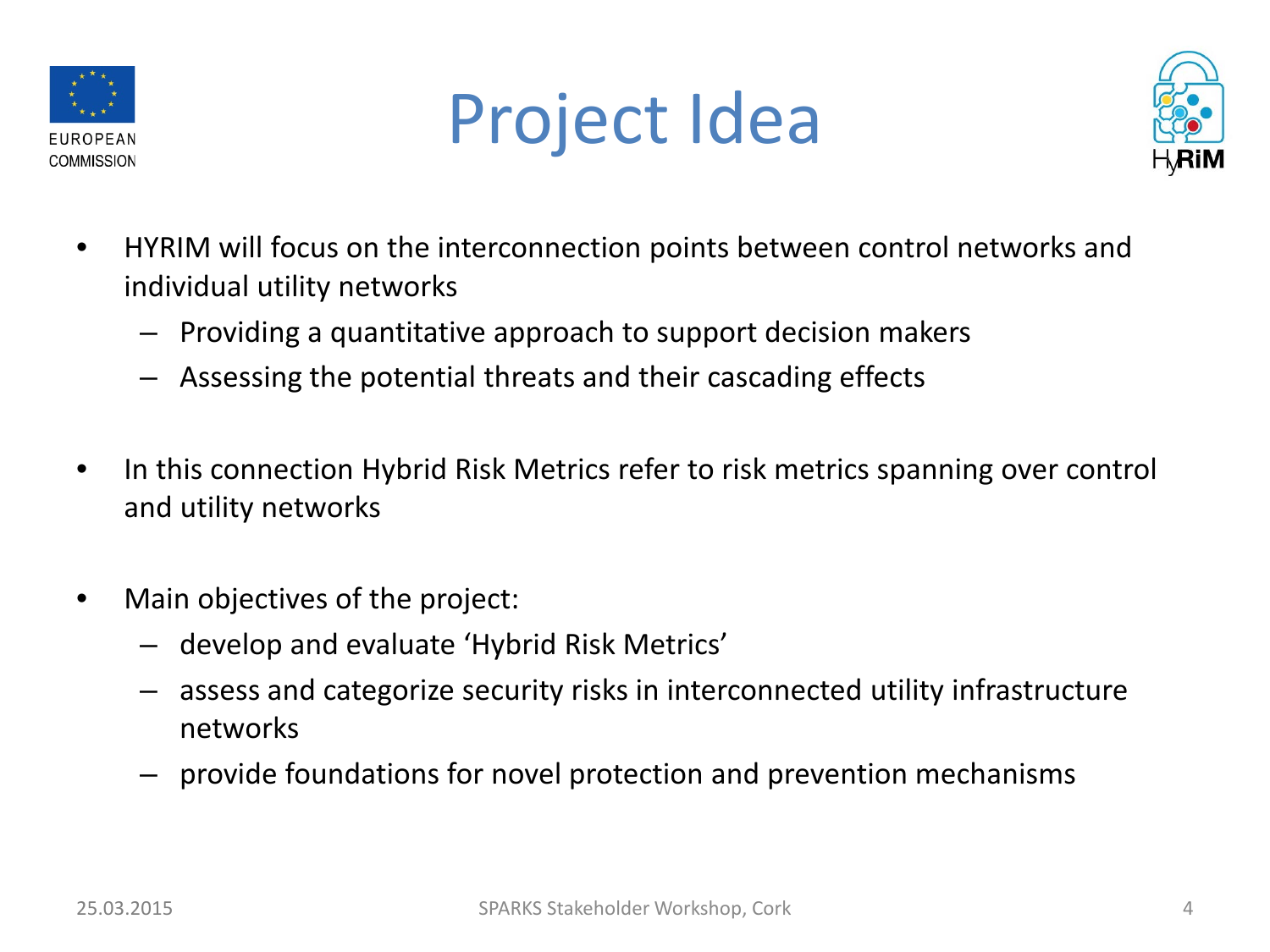

## Project Idea



- Focal points of the project:
	- Application of a mathematical framework to provide a basis for quantitative risk assessment
	- Consideration of the "human factor" by studying the sociological and economic effects on the different networks
	- Special focus on the usage on personally owned digital/communication devices and how it might comprise security of a control network
	- Combination of monitoring and surveillance of the extended perimeter to trigger "on demand" surveillance and introduce novel surveillance mechanisms
	- Demonstration and evaluation of the developed concepts in a real test bed environment and considering realistic infrastructure configurations